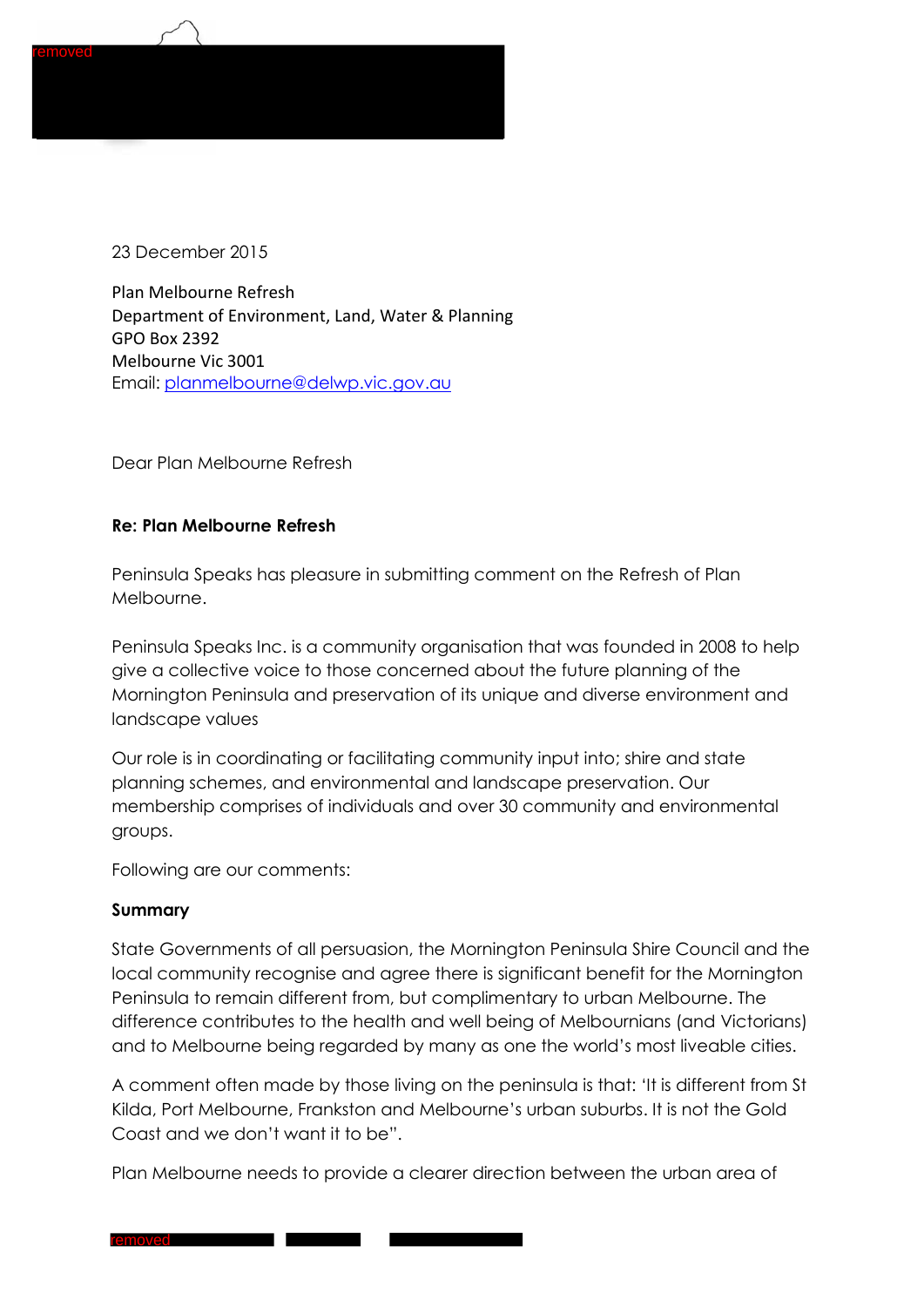Melbourne and areas such as the Mornington Peninsula. The evidence that Plan Melbourne does not adequately address the difference was shown by the need to produce the 'Mornington Peninsula Localised Planning Statement' in 2014.

Even the title 'Plan Melbourne' gives the inference that there is no difference between Melbourne's urban areas and the Peninsula. A title, such as 'Planning for Melbourne and its Surrounding Area's' would be an improvement and provide a basis for the distinction.

## **Detailed Comments.**

## **1. The Mornington Peninsula is distinct from metropolitan Melbourne**

The government indicated with the introduction of the Mornington Peninsula Localised Planning Statement 2014 that the Mornington Peninsula:

- "will be planned as an area of special character and importance with a role clearly distinct from and complementary to metropolitan Melbourne and designated growth areas<sup>1</sup>", and
- "The Mornington Peninsula will be planned as an area of special character and importance with a role clearly distinct from and complementary to metropolitan Melbourne and designated growth areas.

The Mornington Peninsula is one of Melbourne's greatest assets, characterised by contained townships, a substantial and diverse local economy, and areas of national and international conservation significance. The Mornington Peninsula is critical to the future liveability, sustainability and prosperity of the wider metropolitan region.

As an area near to, but with a role distinct from, the growing metropolitan area there are ever increasing pressures and demands placed on the Mornington Peninsula. For this reason it is necessary to put in place clear policy directions for the long term benefit of both local communities and the wider Melbourne population."

In our view, Plan Melbourne fails to adequately recognise the difference between the Mornington Peninsula and Melbourne's urban area. There are few references to the Mornington Peninsula. While it mentions the Mornington Peninsula Localised Planning Statement there is not sufficient comment throughout the Plan to indicate when statements, outcomes, objectives and directives are not relevant to the Peninsula.

Because of this lack of clarity the problem of ambiguity arises. Developers and planners selectively reference clauses which are more related to Melbourne's urban area to support planning applications. On a number of occasions we have

 $\overline{a}$ 

<sup>1</sup> Mornington Peninsula Localised Planning Statement, July 2014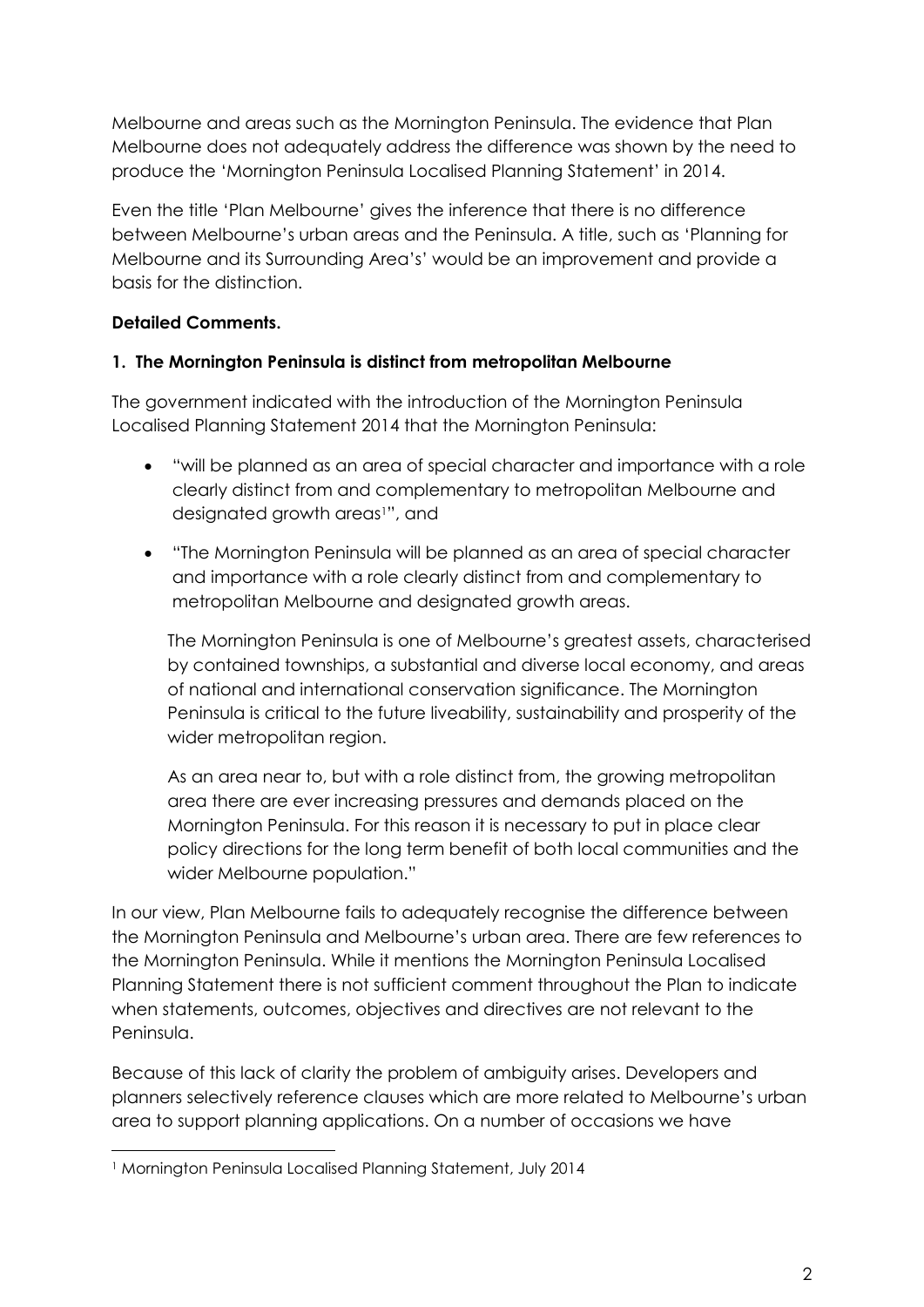experienced Council officer's confusion with planning policies for Melbourne and those for the Peninsula, and also at VCAT where developers' planning representatives are quick to quote any ambiguity.

**Our Comment:** *There needs to be a greater emphasis in Plan Melbourne on the difference between the Mornington Peninsula and urban Melbourne and also greater recognition of the Mornington Peninsula Localised Planning Statement.*

> *Peninsula Speaks supports the Council in seeking a strong statement from the State government to maintaining and supporting implementation of the Mornington Peninsula Localised Planning Statement<sup>2</sup>*

*Plan Melbourne needs to be thoroughly reviewed to eliminate any ambiguity.* 

# **2. The Mornington Peninsula Strategic Plan (the Council Plan)**

In accordance with clause 125 of the *Local Government Act 1989* (*Act*) *c*ouncils are required to prepare a Council Plan which in the case of the Mornington Peninsula Shire is called the Strategic Plan. The *Act* requires that a copy must be submitted to the Minister for Local Government and made available for inspection at the Council office and any district office. The Mornington Peninsula Shire Council also publishes the Strategic Plan on its website.

In accordance with the *Act* the Mornington Peninsula Shire Council is required to implement the following actions which are outlined in the Strategic Plan<sup>3</sup>:

- 'The Mornington Peninsula must be planned as an area of special value, character and importance, with a role clearly distinct from but complementary to metropolitan Melbourne and the designated growth areas.
- The existing Urban Growth Boundary (UGB) should be maintained, retaining approximately 70% of the peninsula as a permanent rural Green Wedge.
- The significance of the Mornington Peninsula as part of the Western Port Biosphere must be recognised and given effect through conservation of natural systems and biodiversity.

 $\overline{a}$ 

<sup>2</sup> Mornington Peninsula Shire Council, Minutes of Council meeting, 14 December 2015.

<sup>3</sup> Strategic Plan 2013-17, Mornington Peninsula Shire, pages 12 and 13.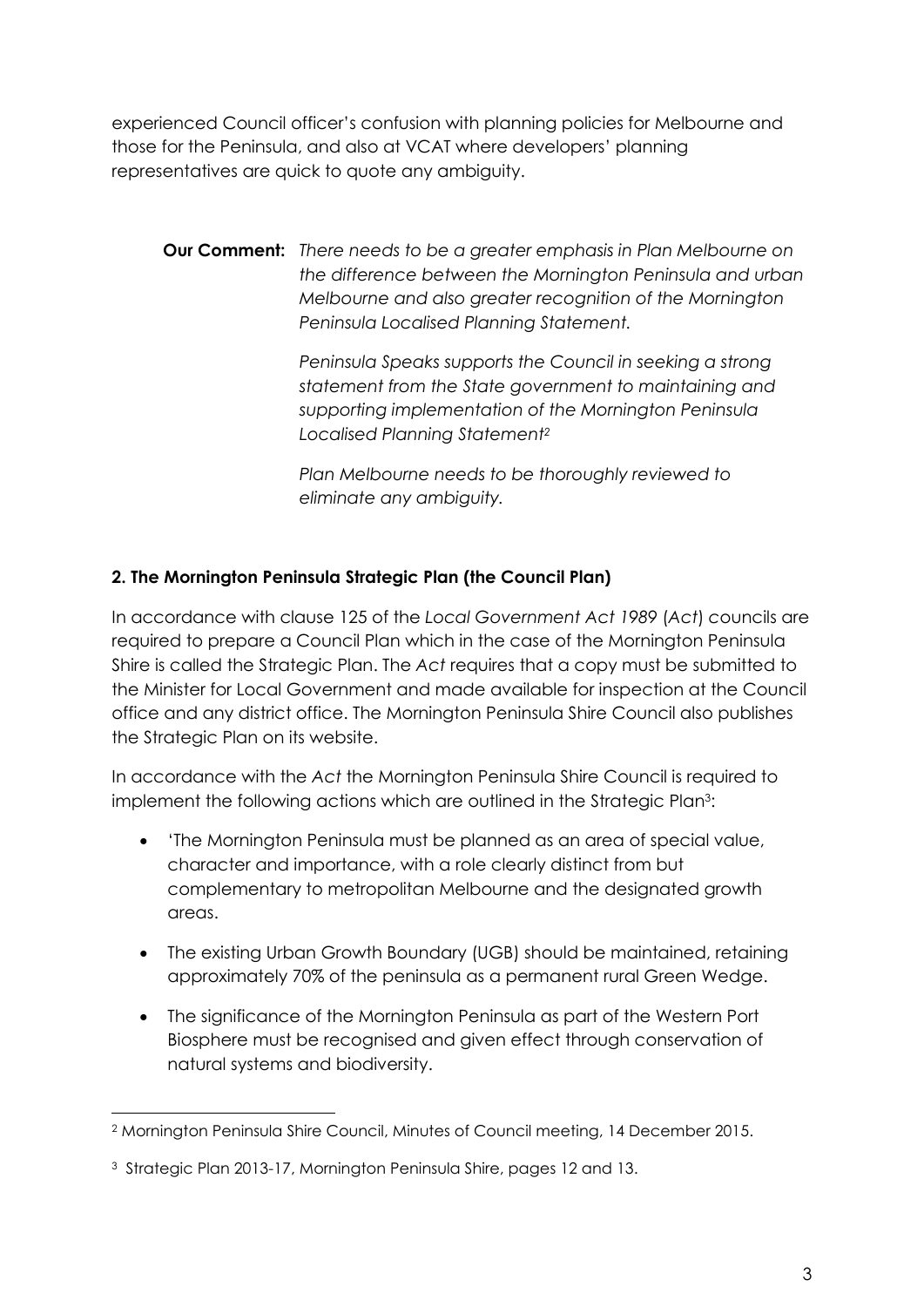- Policies for the Green Wedge should support and promote productive agricultural use of land, and opportunities for adaptation driven by climate change.
- The existing hierarchy of activity centres provides an important framework for the sustainable accommodation of future population growth through integrated local area planning. New population growth should be directed primarily to major centres with a greater range of services and facilities (and employment opportunities). However, it is critical to maintain the distinctive look, feel and function of each of the peninsula's townships and settlements, and to have regard for their history and heritage.
- The peninsula will need to meet increasing recreational demands, both from residents and the wider metropolitan community. The natural and cultural values of the peninsula, including those of the coast and beaches, must be protected from inappropriate development."
- The Port of Hastings [If it proceeds] must be planned and developed as a world class green port, supported by effective transport infrastructure to avoid impact on nearby township areas.
- The engagement and involvement of the community in shaping long-term decisions is central to gaining support and achieving implementation.

The Strategic Plan also states:

'It must be emphasized that the Mornington Peninsula is not a 'growth municipality'. As plans are currently being developed to guide metropolitan Melbourne's growth from its current population of four million to more than six million by the early 2030s, the Shire's challenge is to continue to be 'near to, but not part of Melbourne' and its accelerating growth. While some change on the peninsula is inevitable, it must be carefully planned and managed.'

A Shire priority for 2013-17 is 'to keep 70% of the peninsula as Green Wedge'.

**Our Comment:** *It is mandatory for the Council to comply with the above statements and in accordance with the Local Government Act 1989 and Plan Melbourne must reflect these directions.*

## **3. Environment and biodiversity**

 $\overline{a}$ 

**'For its size, the Mornington Peninsula is the most biodiversity-rich region in Victoria, exceeding state averages in all categories4'**

<sup>4</sup> Peninsula Speaks, Inc, 2015, http://www.peninsulaspeaks.org/links.html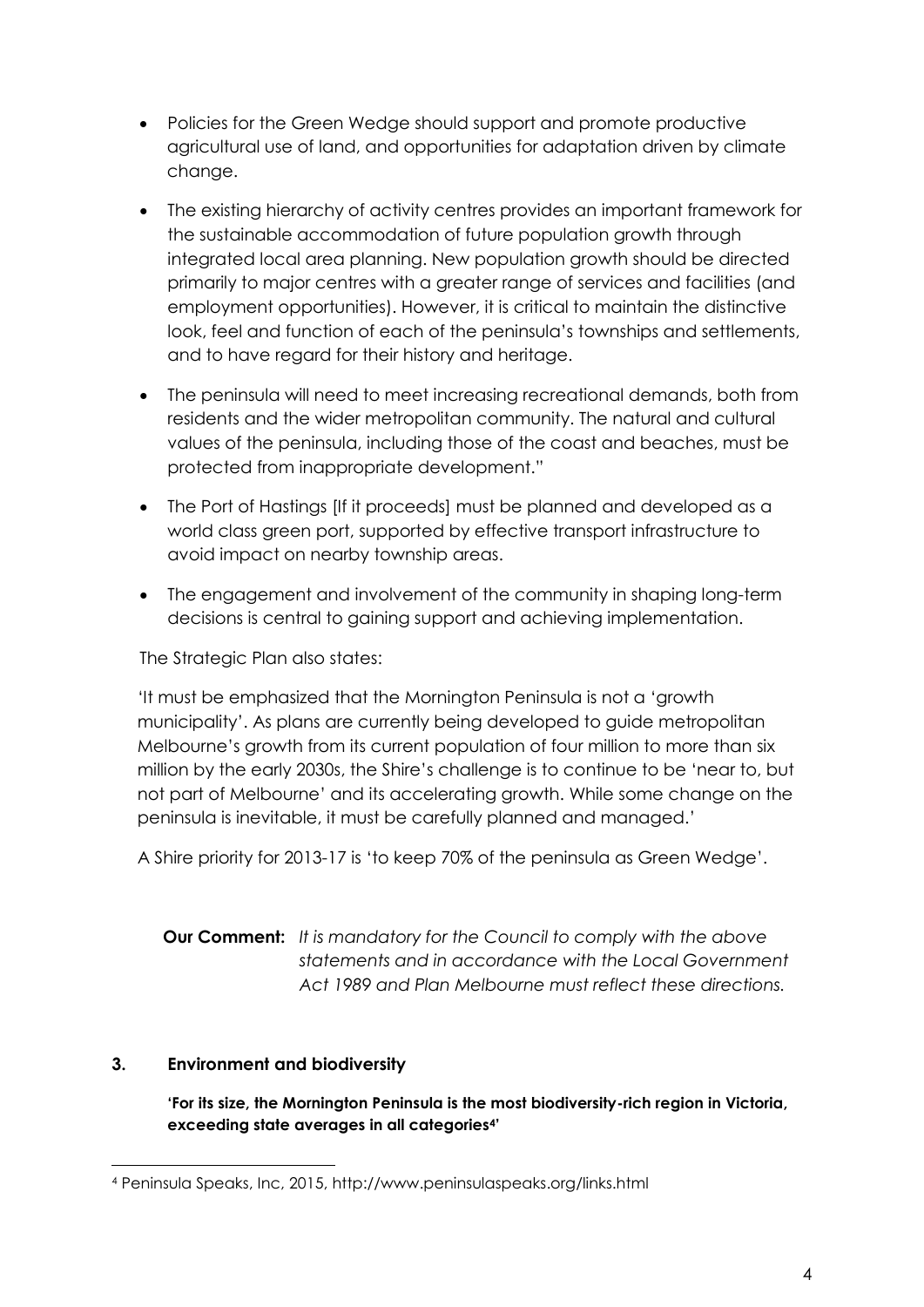The Shire's '*Mornington Peninsula Biodiversity: Survey and Research Highlights'* report states that it aligns with the Shire's Strategic Plan 2013—2017; in particular Goal 1: Liveable peninsula and Goal 4: Leading change on climate change.

The report also comments:

'The Mornington Peninsula has a complex pattern of native vegetation, reflected in over forty - three vegetation types (Ecological Vegetation Classes) and associated complex habitats. Since European settlement in the early 19th Century, 82% of natural vegetation cover has disappeared along with the associated decline in ecosystems upon which fauna are dependant. Today, native vegetation removal occurs at a slower rate, although retained native vegetation is increasingly subject to fragmentation and numerous degrading processes.

The Mornington Peninsula contains some of Melbourne's most important large parks that add to the Green Wedge e.g. Mornington Peninsula National Park, Arthurs Seat Park and Devil Bend which provide for the "lungs of Melbourne" and the home of native flora and fauna.

**Our Comment:** *The Plan Melbourne should place more emphasis on the landscape and environment of the Mornington Peninsula and its biodiversity importance and value.*

> *In addition to the actions outlined in the Ministerial Advisory Committee's report of June 2015, item 8.10 the Government should review and consider further actions in Plan Melbourne for introduction on the Mornington Peninsula and in particular preservation of the Peninsula's large parks in Green Wedge .*

*Peninsula Speaks supports:*

- *the existing initiative 5.2.3 in Plan Melbourne to protect the coastlines and waters of Port Phillip Bay and Western Port*
- *the comments in 'Plan Melbourne Refresh At a Glance' that:*

*'The existing urban growth boundary will be locked down and the planning rules for green wedges will improve protection of key values", and*

*'More attention will be given to the rural areas surrounding Melbourne to avoid negative spill over effects and to protect environmental assets and agricultural land.'*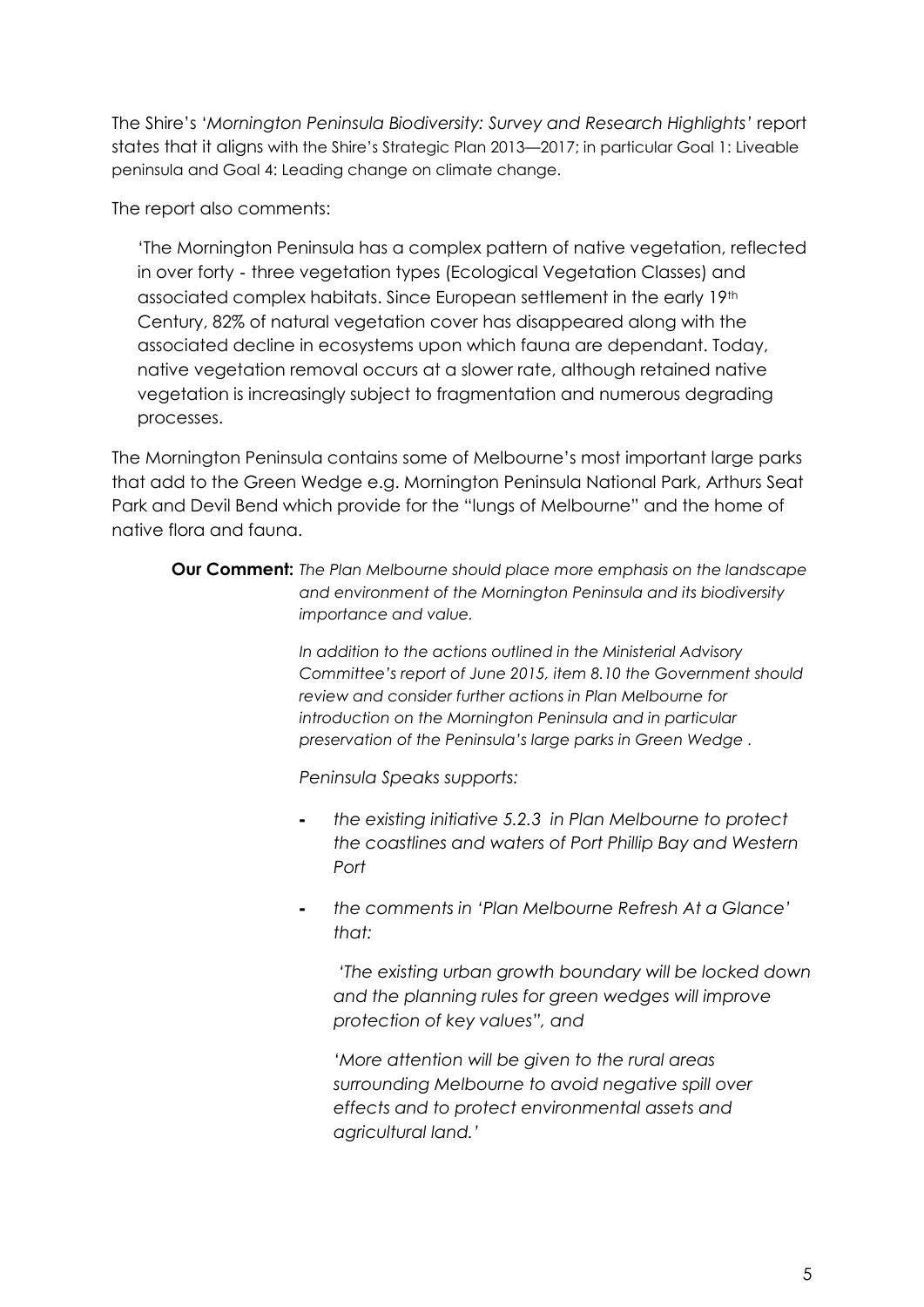## **4. Development and housing**

The Mornington Peninsula Shire was the leader in the development of an hierarchy of activity centres and townships. The Shire has approximately 40 such centres which range from major activity centres to convenience centres. Figure 1 provides an illustration of the hierarchy.





Peninsula Speaks is of the view that principles for applying the reformed residential zones outlined on page 70 of Plan Melbourne do not reflect the unique development of many of the Shire's coastal and rural townships. The development of the Peninsula or many of its. We support the following statement in the Mornington Peninsula Localised Planning Scheme (Strategyn 7, page4) is supported:

'The establishment of a strong and consistent overall policy framework for future land use and development is essential, including the use of mandatory controls and standards where necessary, due to the particular pressures on the Peninsula's rural landscapes, coasts, towns and villages, and the risk of unintended and unplanned change through cumulative impacts. "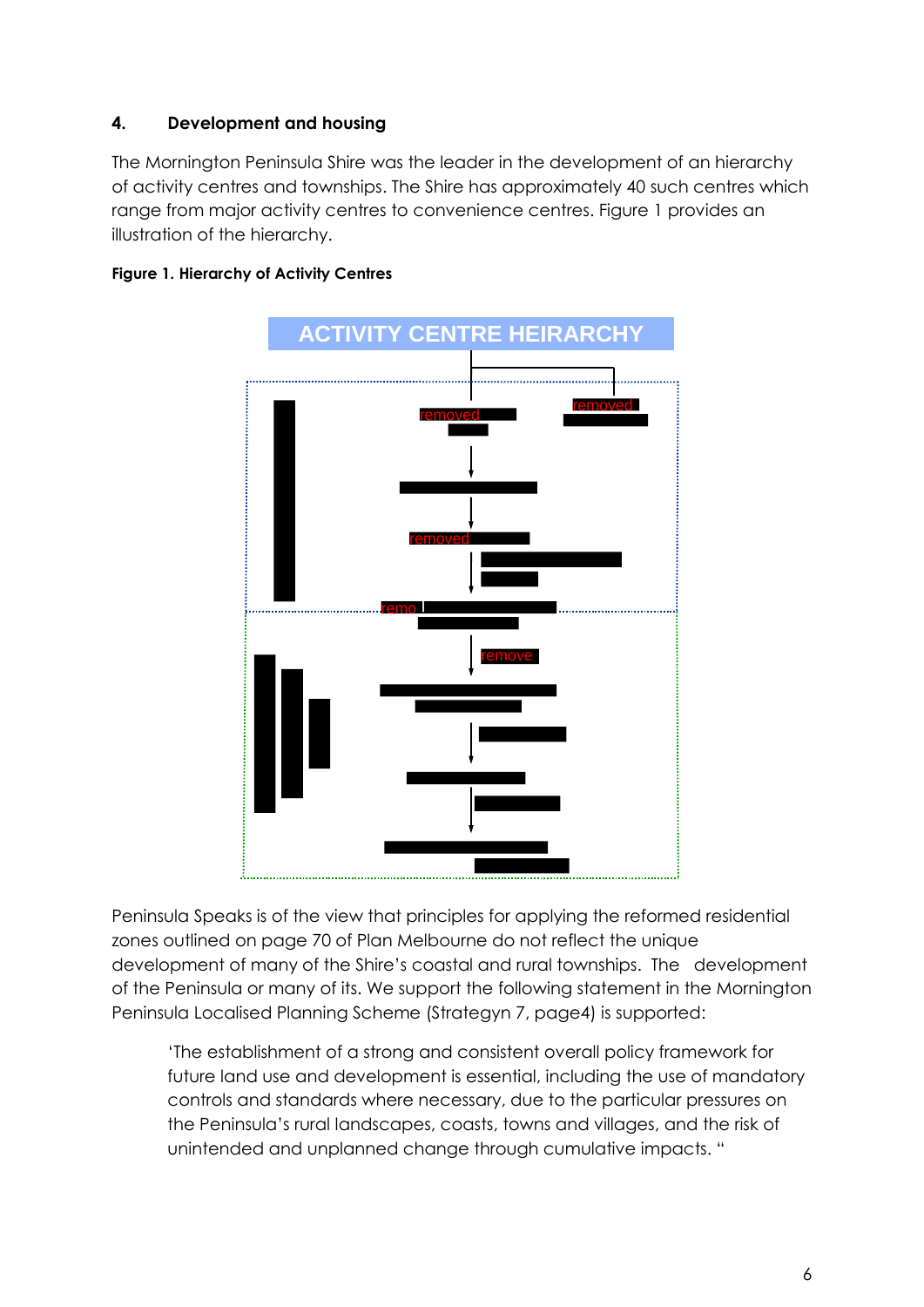**Our Comment**; *Peninsula Speaks supports the Shire in seeking a strong statement of commitment from the State Government to maintain and implement the Mornington Peninsula Localised Planning Statement.* 

> *The words 'lower building heights' inserted in the clause of Page 157 of Plan Melbourne as follows:*

*Smaller towns in the peri-urban and regional areas also offer the opportunity for an attractive country lifestyle. Attracting more growth to some of these strategic towns will not just take pressure off Melbourne, but also attract greater provision of services to these towns as populations grow. Development in and around these towns should not be an imitation of Melbourne's growth areas, but should offer a less-crowded, lower-density housing product, with lower building heights and larger housing lots that will particularly cater for families.*

#### **4. Climate Change and sea level rise**

. Over the last few years that climate change and sea level rise appears to have taken a backward step in Victorian planning. There are only six references to climate change and no direct mention of sea level rise in Plan Melbourne despite greater publicity and public awareness.

There is less emphasis on the precautionary principle the State Planning Policy Framework (Clause 13.01-1, 4 July 2012) which is is quite ambiguous to the lay person when it says:

"In planning for possible sea level rise, an increase of **0.2 metres over current 1 in 100 year flood levels by 2040 may be used** for new development in close proximity to existing development (urban infill).

**Plan for possible sea level rise of 0.8 metres by 2100 [for new developments outside existing town boundaries]**, and allow for the combined effects of tides, storm surges, coastal processes and local conditions such as topography and geology when assessing risks and coastal impacts associated with climate change."

The development along Port Phillip Bay like most of urban Melbourne, is continual and therefore in 'close proximity to existing development (urban infill). There is no clear definition of the vague statement 'close proximity' – so is this a few hundred metres or a few kilometres?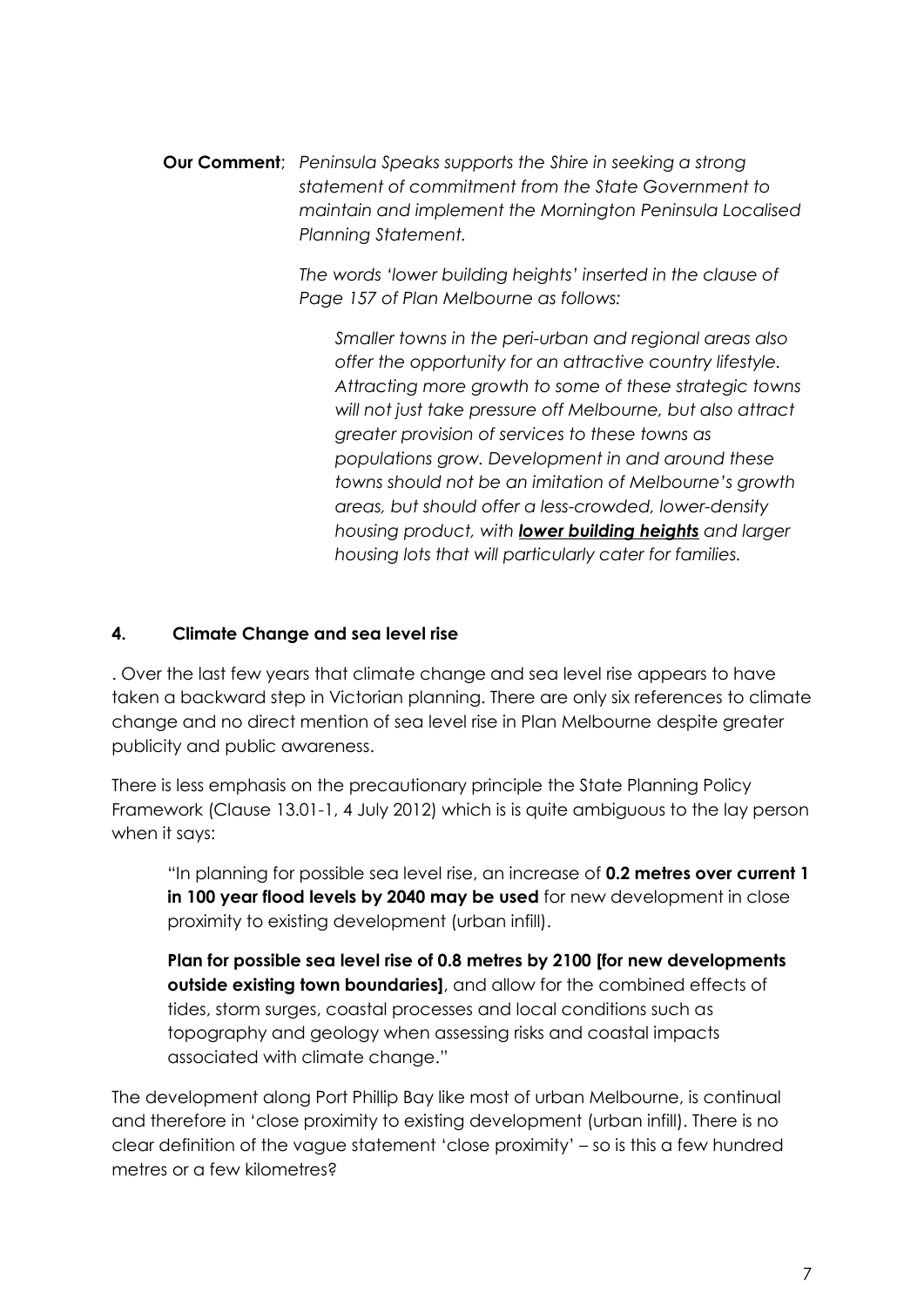In practical terms the risk from sea level rise is the same for new developments in close proximity to existing town boundaries as that for new developments outside existing town boundaries.

**Our comment:** *Plan Melbourne should revert back to the Objective (VC71, 20/9/2010.)which was to plan for and manage the potential costal impacts of climate change which applies the precautionary principle and for sea level rise of not less than 0.8 metres by 2100, and allow for the combined effects of tides, storm surges, coastal processes and local conditions such as topography and geology when assessing risks and coastal impacts associated with climate change.*

# **5. The 20 minute neighbourhood principle**

The application of the 20 minuter neighbourhood principle to the Mornington Peninsula townships is not clear-cut. Many of the coastal townships are predominantly residential and 34.1% of working residents travelled outside the Peninsula to work in 2011. Because the Peninsula is not centrally located and is 'at the end of the road' where raw product has to be transported in and finished goods transported out it is unlikely the Peninsula will develop a strong manufacturing base in the near future or how there will be a shift away from car dependency**.** Work is seasonal and there are no major government offices, medical institutions, research or educational institutions to provide employment.

**Our comment.** *The relevance of the 20 minute neighbourhood principle and its application needs to be examined.*

## **6. Better transport**

The Mornington Peninsula has been for improved bus services for many years. While some marginal improvements have been made over the last decade the services are still poor. In peak hour the bus to and from the Southern peninsula Frankston runs only every 50 minutes compared with many Melbourne suburbs where residents have an option of a bus, train or tram every few minutes.

One of the greatest disappointments on the peninsula is the refusal of either the State or Federal Government to commit to the funding of the continuation of PenBus. PenBus is a service which connects Peninsula students, job seekers, apprentices and trainees to Melbourne's tertiary institutions. Three services are provided in the morning and evening.

Various authors have highlighted that place-based disadvantage, for example access to suitable public/private transport is associated with disengagement and